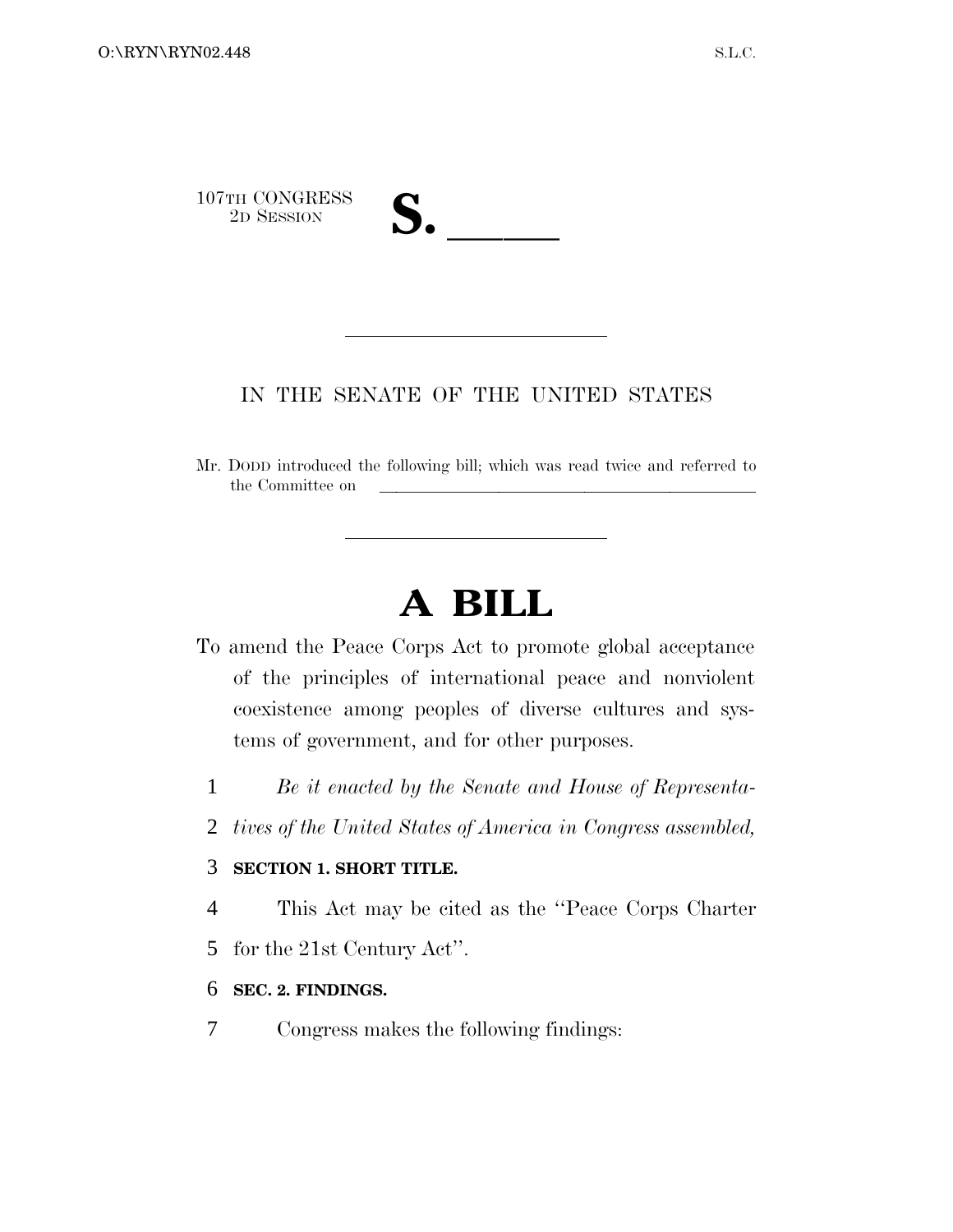(1) The Peace Corps was established in 1961 to promote world peace and friendship through the service of American volunteers abroad. (2) The three goals codified in the Peace Corps

 Act which have guided the Peace Corps and its vol- unteers over the years, can work in concert to pro- mote global acceptance of the principles of inter- national peace and nonviolent coexistence among peoples of diverse cultures and systems of govern-ment.

 (3) The Peace Corps has operated in 135 coun- tries with 165,000 Peace Corps volunteers since its establishment.

 (4) The Peace Corps has sought to fulfill three goals, as follows: to help people in developing nations meet basic needs, to promote understanding of America's values and ideals abroad, and to promote an understanding of other peoples by Americans.

 (5) After more than 40 years of operation, the Peace Corps remains the world's premier inter- national service organization dedicated to promoting grassroots development.

 (6) The Peace Corps remains committed to sending well trained and well supported Peace Corps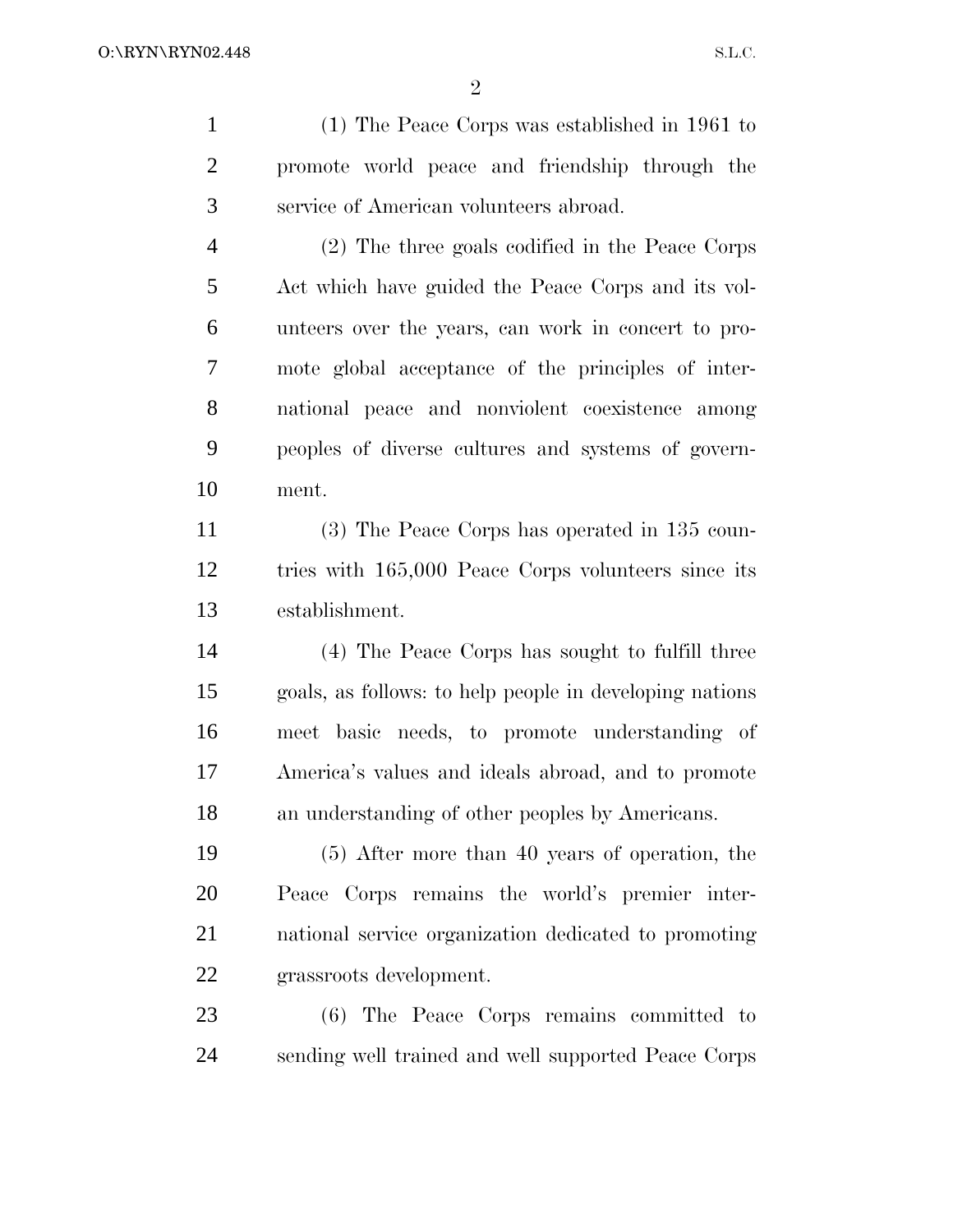volunteers overseas to promote world peace, friend-ship, and grassroots development.

 (7) The Peace Corps is an independent agency, and therefore no Peace Corps personnel or volun- teers should have any relationship with any United States intelligence agency or be used to accomplish any other goal than the goals established by the Peace Corps Act.

 (8) The Crisis Corps has been an effective tool in harnessing the skills and talents for returned Peace Corps volunteers and should be expanded to utilize to the maximum extent the pool of talent from the returned Peace Corps volunteer commu-nity.

 (9) The Peace Corps is currently operating with an annual budget of \$275,000,000 in 70 countries with 7,000 Peace Corps volunteers.

 (10) There is deep misunderstanding and mis- information about American values and ideals in many parts of the world, particularly those with sub- stantial Muslim populations, and a greater Peace Corps presence in such places could foster greater understanding and tolerance of those countries.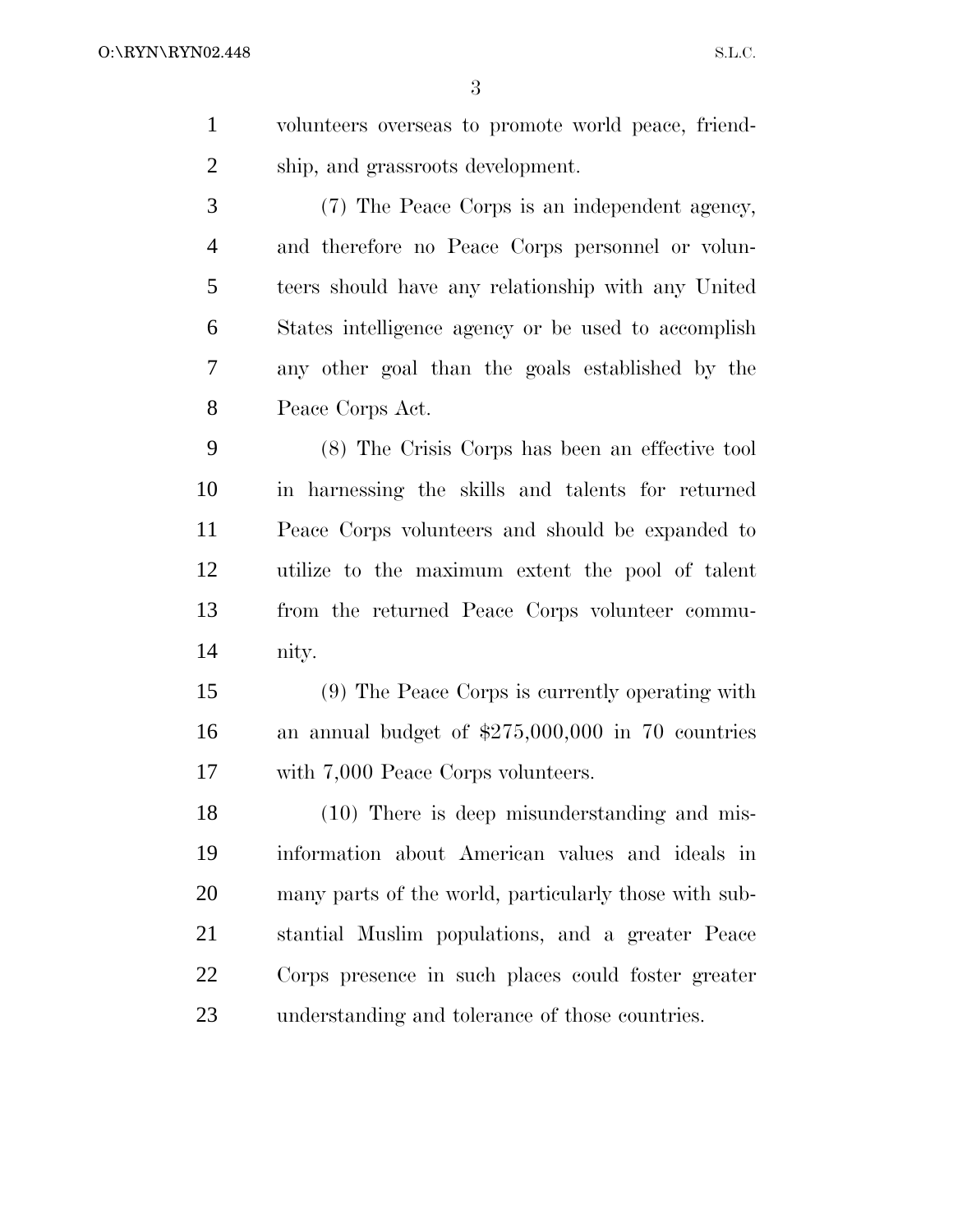(11) Congress has declared that the Peace Corps should be expanded to sponsor a minimum of 10,000 Peace Corps volunteers. (12) President George W. Bush has called for the doubling of the number of Peace Corps volun- teers in service in a fiscal year to 15,000 volunteers in service by the end of fiscal year 2007. (13) Any expansion of the Peace Corps shall not jeopardize the quality of the Peace Corps volun- teer experience, and therefore can only be accom- plished by an appropriate increase in field and head- quarters support staff. (14) It would be extremely useful for the Peace Corps to establish an office of strategic planning to evaluate existing programs and undertake long-term planning in order to facilitate the orderly expansion of the Peace Corps from its current size to the stat- ed objective of 15,000 volunteers in the field by the end of fiscal year 2007. (15) The Peace Corps would benefit from the advice and council of a streamlined bipartisan Na- tional Peace Corps Advisory Council composed of distinguished returned Peace Corps volunteers. **SEC. 3. DEFINITIONS.** In this Act: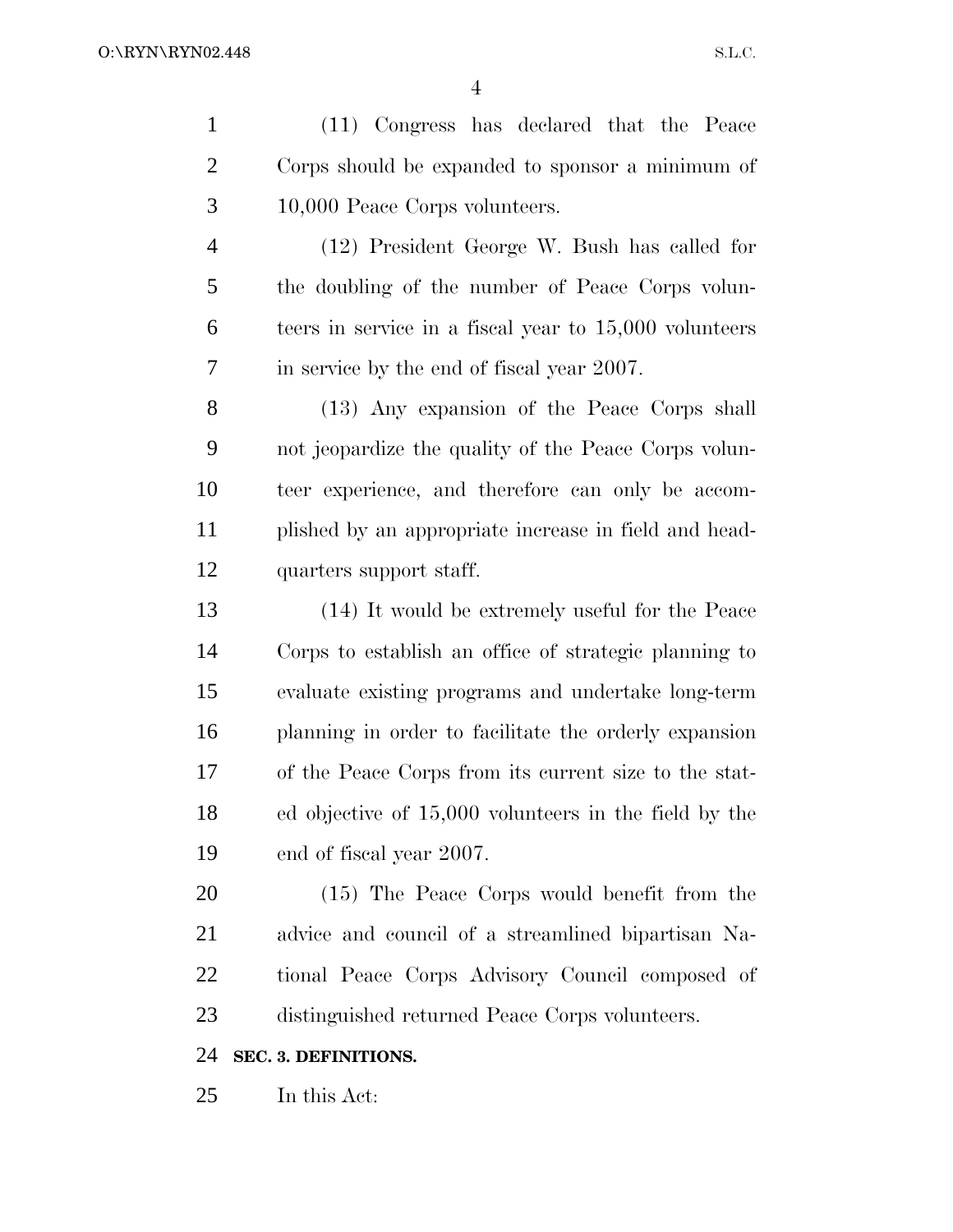(1) APPROPRIATE CONGRESSIONAL COMMIT- TEES.—The term ''appropriate congressional com- mittees'' means the Committee on Foreign Relations of the Senate and the Committee on International Relations of the House of Representatives. (2) DIRECTOR.—The term ''Director'' means the Director of the Peace Corps. (3) PEACE CORPS VOLUNTEER.—The term ''Peace Corps volunteer'' means a volunteer or a vol- unteer leader under the Peace Corps Act. (4) RETURNED PEACE CORPS VOLUNTEER.— The term ''returned Peace Corps volunteer'' means a person who has been certified by the Director as having served satisfactorily as a Peace Corps volun- teer. **SEC. 4. RESTATEMENT OF INDEPENDENCE OF THE PEACE CORPS.** (a) IN GENERAL.—Section 2A of the Peace Corps Act (22 U.S.C. 2501–1) is amended by adding at the end the following new sentence: ''As an independent agency, all recruiting of volunteers shall be undertaken solely by the Peace Corps.''. (b) DETAILS AND ASSIGNMENTS.—Section 5(g) of 24 the Peace Corps Act  $(22 \text{ U.S.C. } 2504(g))$  is amended by

inserting after ''*Provided*, That'' the following: ''such de-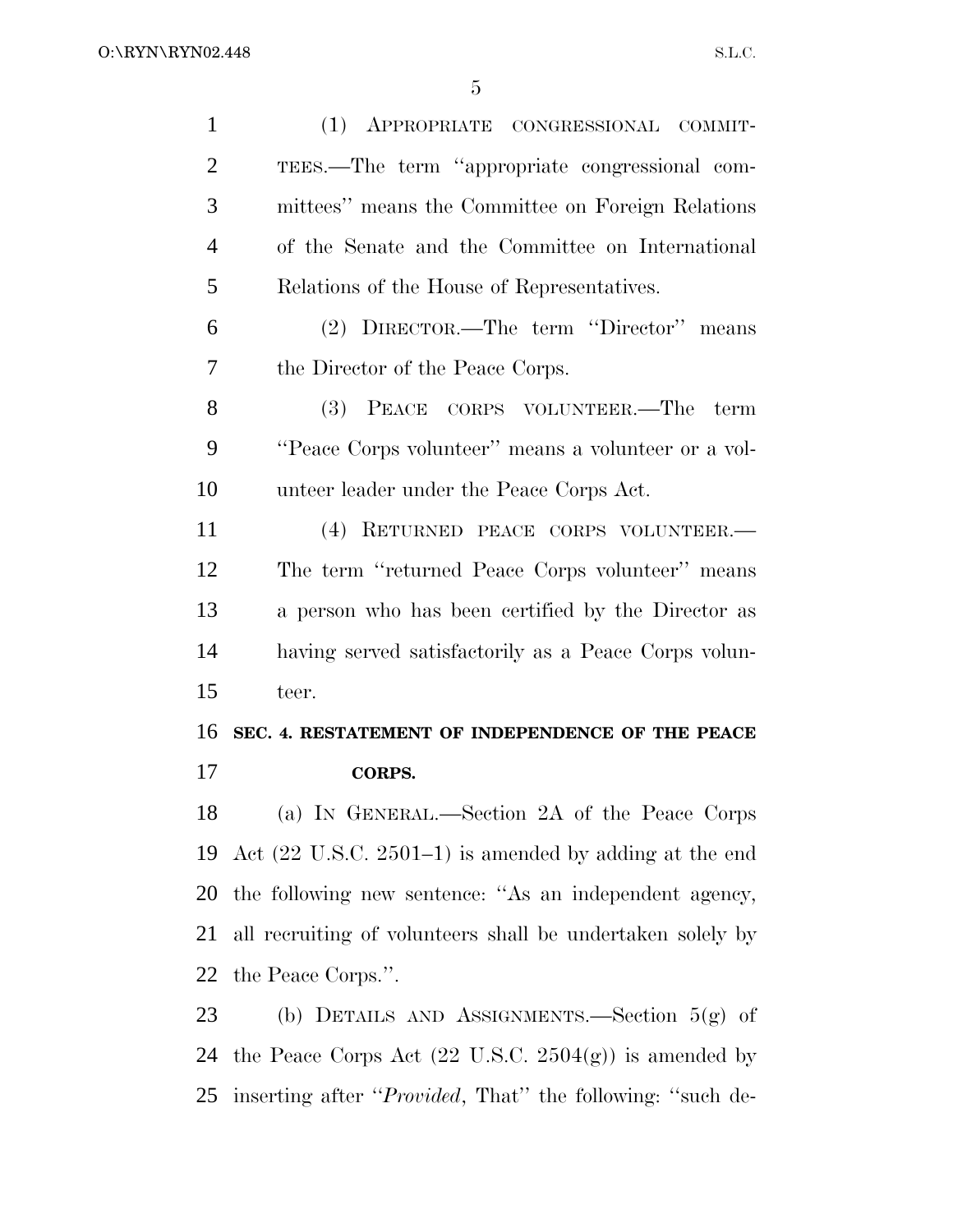tail or assignment does not contradict the standing of Peace Corps volunteers as being independent from foreign policy-making and intelligence collection: *Provided further*, That''.

#### **SEC. 5. REPORTS TO CONGRESS.**

 (a) CONSULTATIONS AND REPORTS CONCERNING NEW INITIATIVES.—Section 11 of the Peace Corps Act (22 U.S.C. 2510) is amended—

 (1) by inserting ''(a) ANNUAL REPORTS.—'' im- mediately before ''The President shall transmit''; and

 (2) by adding at the end thereof the following: 13 "(b) CONSULTATIONS AND REPORTS ON NEW INITIA- TIVES.—Thirty days prior to implementing any new initia- tive, the Director shall consult with the Peace Corps Na- tional Advisory Council established in section 12 and shall submit to the Committee on Foreign Relations of the Sen- ate and the Committee on International Relations of the House of Representatives a report describing the objec- tives that such initiative is intended to fulfill, an estimate of any costs that may be incurred as a result of the initia- tive, and an estimate of any impact on existing programs, including the impact on the safety of volunteers under this Act''.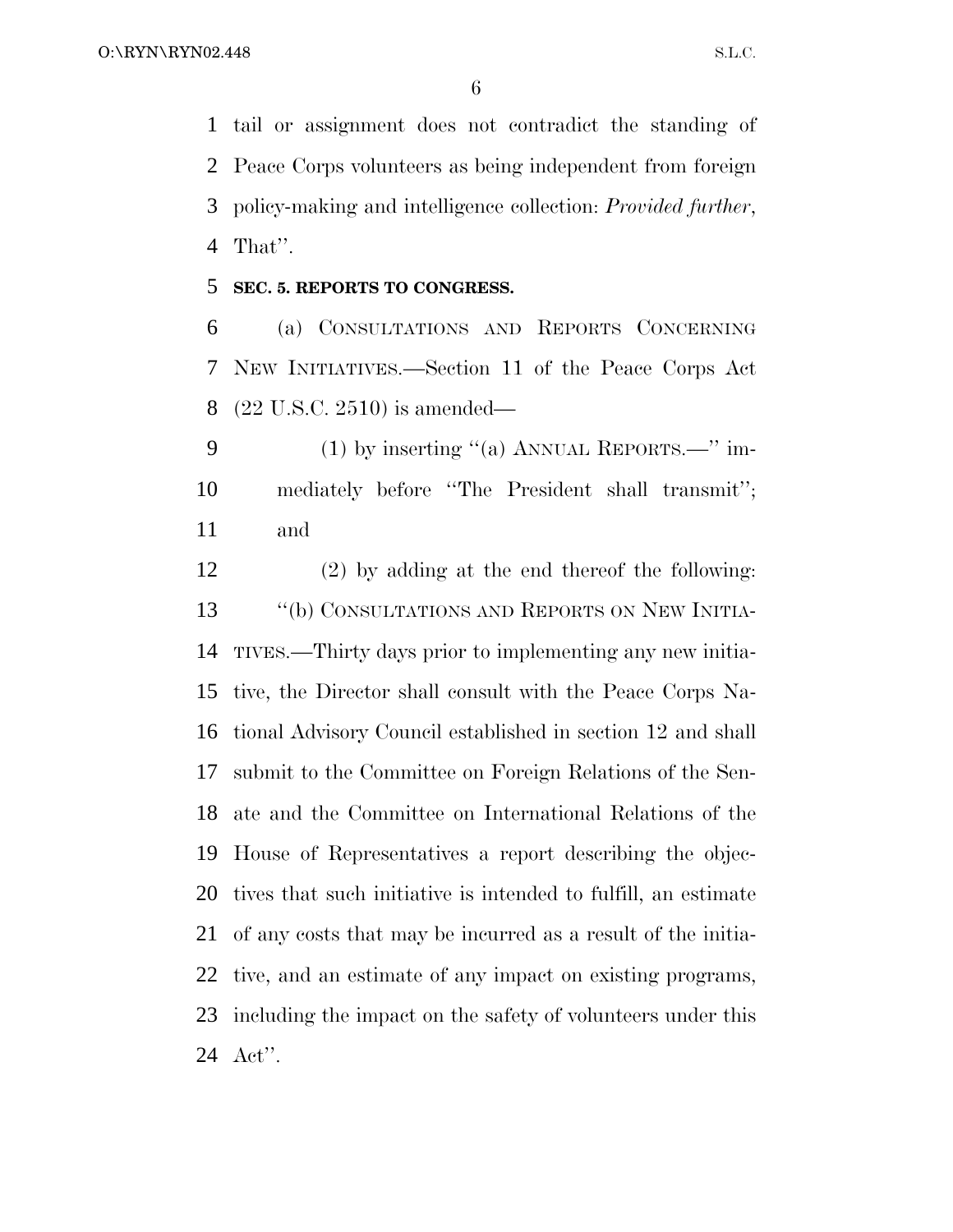(b) COUNTRY SECURITY REPORTS.—Section 11 of the Peace Corps Act (22 U.S.C. 2510), as amended by subsection (a), is further amended by adding at the end the following:

 ''(c) COUNTRY SECURITY REPORTS.—The Director of the Peace Corps shall submit to the Committee on For- eign Relations of the Senate and the Committee on Inter- national Relations of the House of Representatives a re- port annually on the status of security procedures in any country in which the Peace Corps operates programs or is considering doing so. Each report shall include rec- ommendations when appropriate as to whether security conditions would be enhanced by colocating volunteers with international or local nongovernmental organizations, or with the placement of multiple volunteers in one loca-tion.''.

 (c) REPORT ON STUDENT LOAN FORGIVENESS PRO- GRAMS.—Not later than 30 days after the date of enact- ment of this Act, the Director of the Peace Corps shall submit to the Committee on Foreign Relations of the Sen- ate and the Committee on International Relations of the House of Representatives a report—

 (1) describing the student loan forgiveness pro- grams currently available to Peace Corps volunteers upon completion of their service; and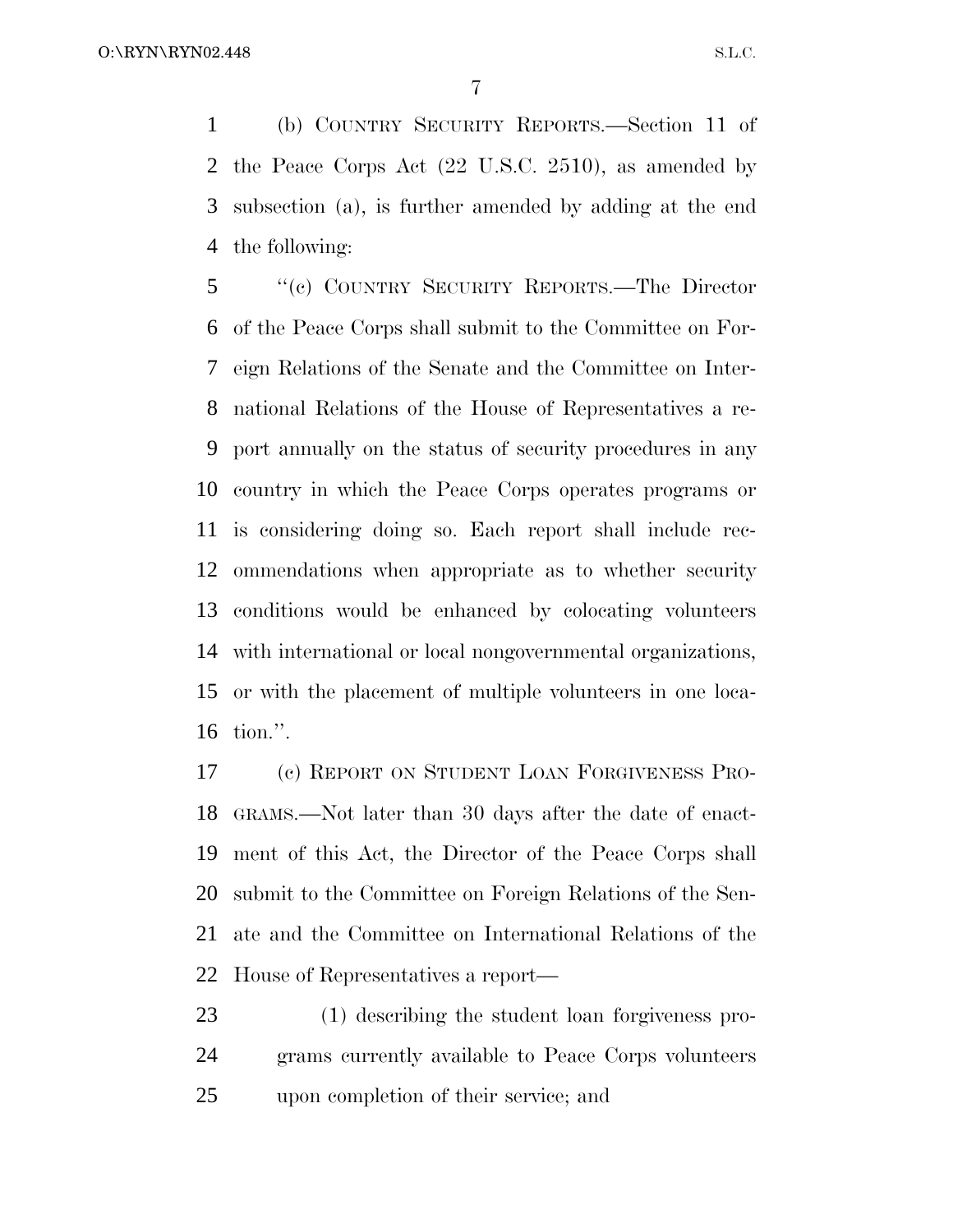(2) comparing such programs with other Gov- ernment-sponsored student loan forgiveness pro-grams.

 **SEC. 6. SPECIAL VOLUNTEER RECRUITMENT AND PLACE- MENT FOR COUNTRIES WHOSE GOVERN- MENTS ARE SEEKING TO FOSTER GREATER UNDERSTANDING BY AND ABOUT THEIR CITI-ZENS.**

 (a) REPORT.—Not later than 60 days after the date of enactment of this Act, the Director shall submit a re- port to the appropriate congressional committees describ- ing the initiatives that the Peace Corps intends to pursue in order to solicit requests from eligible countries where the presence of Peace Corps volunteers would facilitate a greater understanding that there exists a universe of com- monly shared human values and aspirations and would dispel unfounded fears and suspicion among peoples of di- verse cultures and systems of government, including peo- ples from countries with substantial Muslim populations. Such report shall include—

 (1) a description of the recruitment strategies to be employed by the Peace Corps to recruit and train volunteers with the appropriate language skills and interest in serving in such countries; and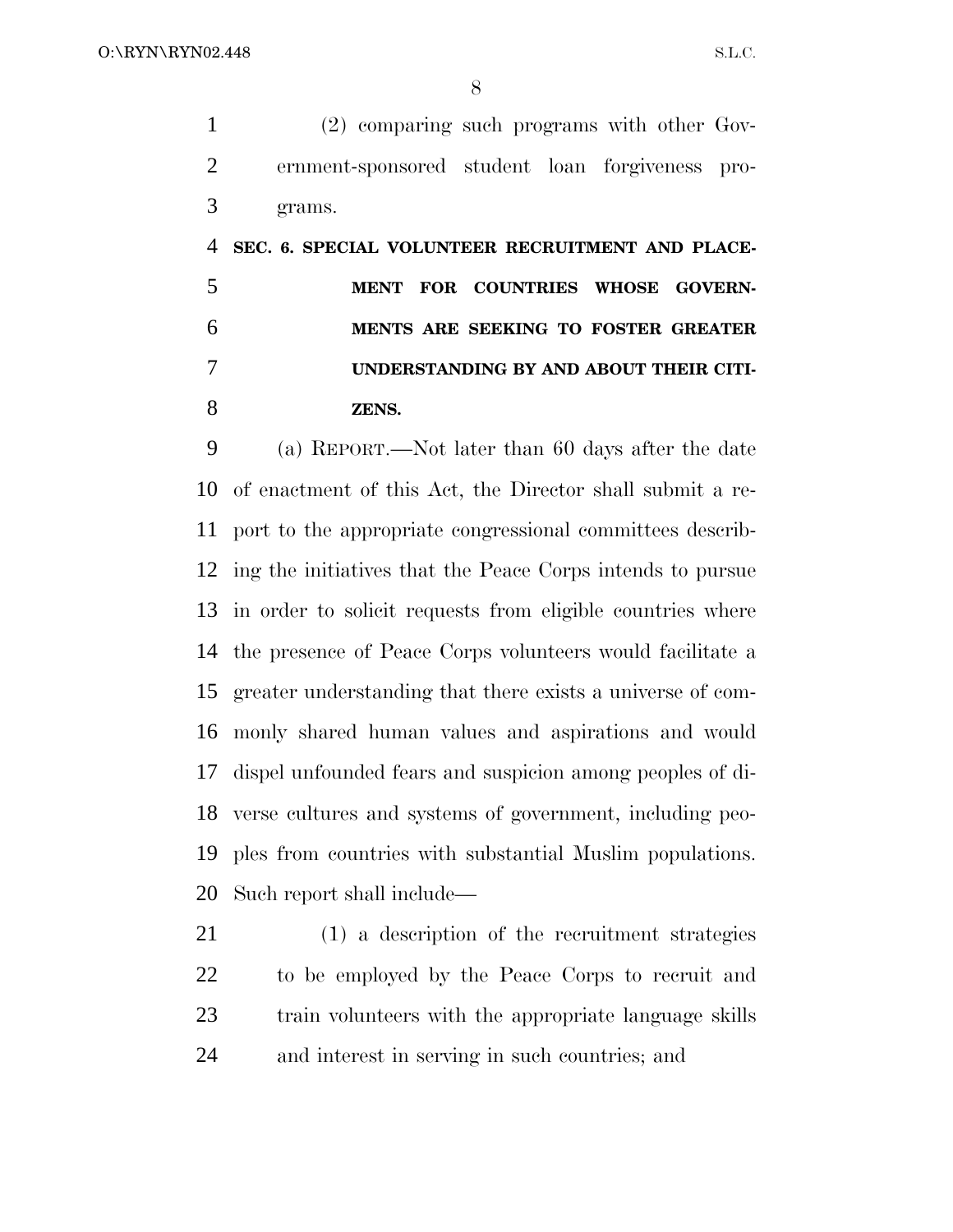(2) a list of the countries that the Director has determined should be priorities for special recruit-ment and placement of Peace Corps volunteers.

 (b) USE OF RETURNED PEACE CORPS VOLUN- TEERS.—Notwithstanding any other provision of law, the Director is authorized and strongly urged to utilize the services of returned Peace Corps volunteers having lan- guage and cultural expertise, including those returned Peace Corps volunteers who may have served previously in countries with substantial Muslim populations, in order to open or reopen Peace Corps programs in such coun-tries.

 (c) ALLOCATION OF FUNDS.—In addition to amounts authorized to be appropriated to the Peace Corps by sec- tion 11 for the fiscal years 2003, 2004, 2005, and 2006, there is authorized to be appropriated for the Peace Corps \$5,000,000 each such fiscal year solely for the recruit- ment, training, and placement of Peace Corps volunteers in countries whose governments are seeking to foster greater understanding by and about their citizens.

### **SEC. 7. GLOBAL INFECTIOUS DISEASES INITIATIVE.**

 (a) IN GENERAL.—The Director, in cooperation with the Centers for Disease Control and Prevention, the Na- tional Institutes of Health, the World Health Organization and the Pan American Health Organization, local public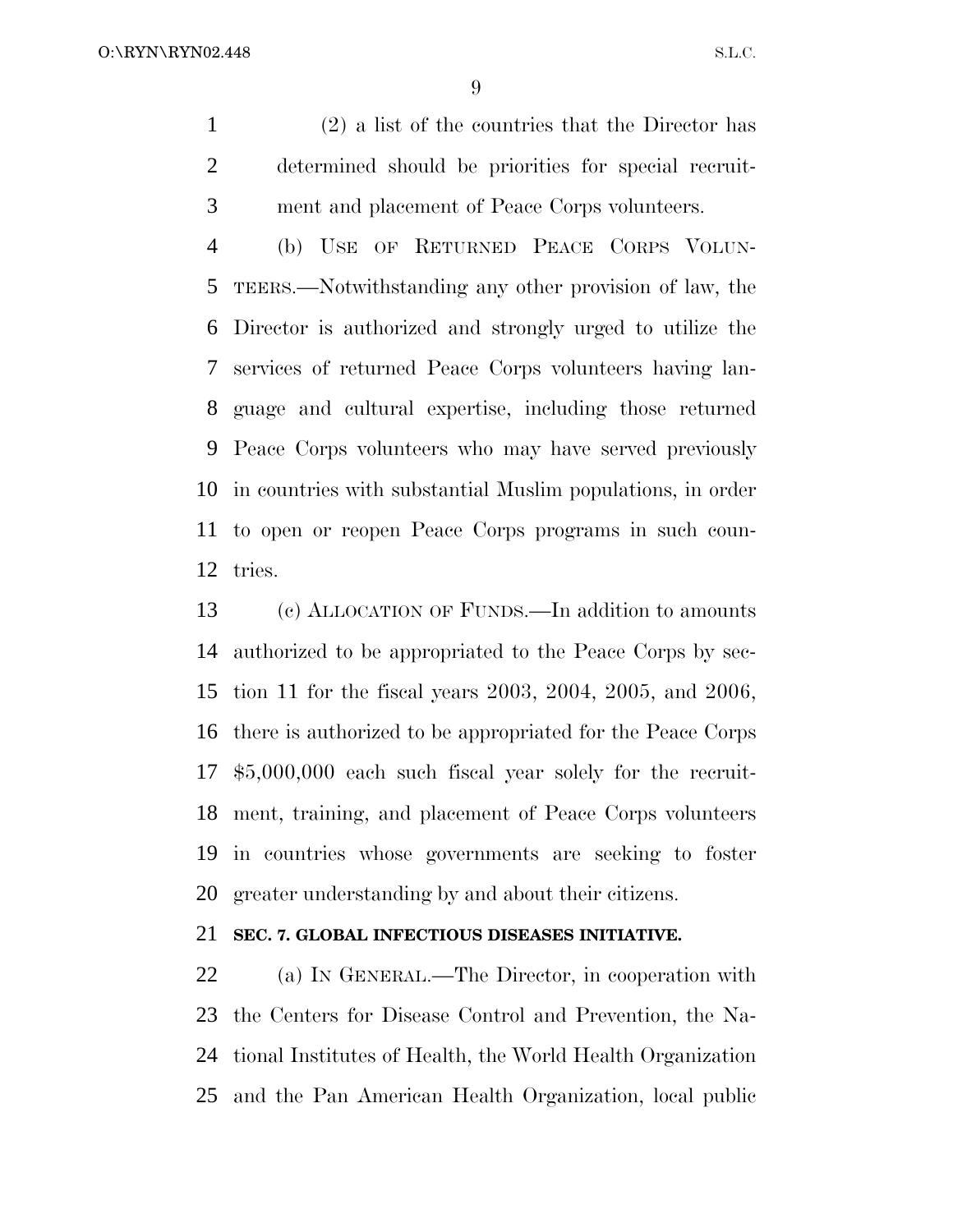health officials, shall develop a program of training for all Peace Corps volunteers in the areas of education, preven- tion, and treatment of infectious diseases in order to en- sure that all Peace Corps volunteers make a contribution to the global campaign against such diseases. (b) DEFINITIONS.—In this section: (1) AIDS.—The term ''AIDS'' means the ac-8 quired immune deficiency syndrome. (2) HIV.—The term ''HIV'' means the human immunodeficiency virus, the pathogen that causes AIDS. (3) HIV/AIDS.—The term ''HIV/AIDS'' means, with respect to an individual, an individual who is infected with HIV or living with AIDS. (4) INFECTIOUS DISEASES.—The term ''infec- tious diseases'' means HIV/AIDS, tuberculosis, and malaria. **SEC. 8. PEACE CORPS ADVISORY COUNCIL.** Section 12 of the Peace Corps Act (22 U.S.C. 2511; relating to the Peace Corps National Advisory Council) is amended— 22 (1) by amending subsection  $(b)(2)(D)$  to read as follows:  $\qquad$  (D) make recommendations for utilizing the expertise of returned Peace Corps volun-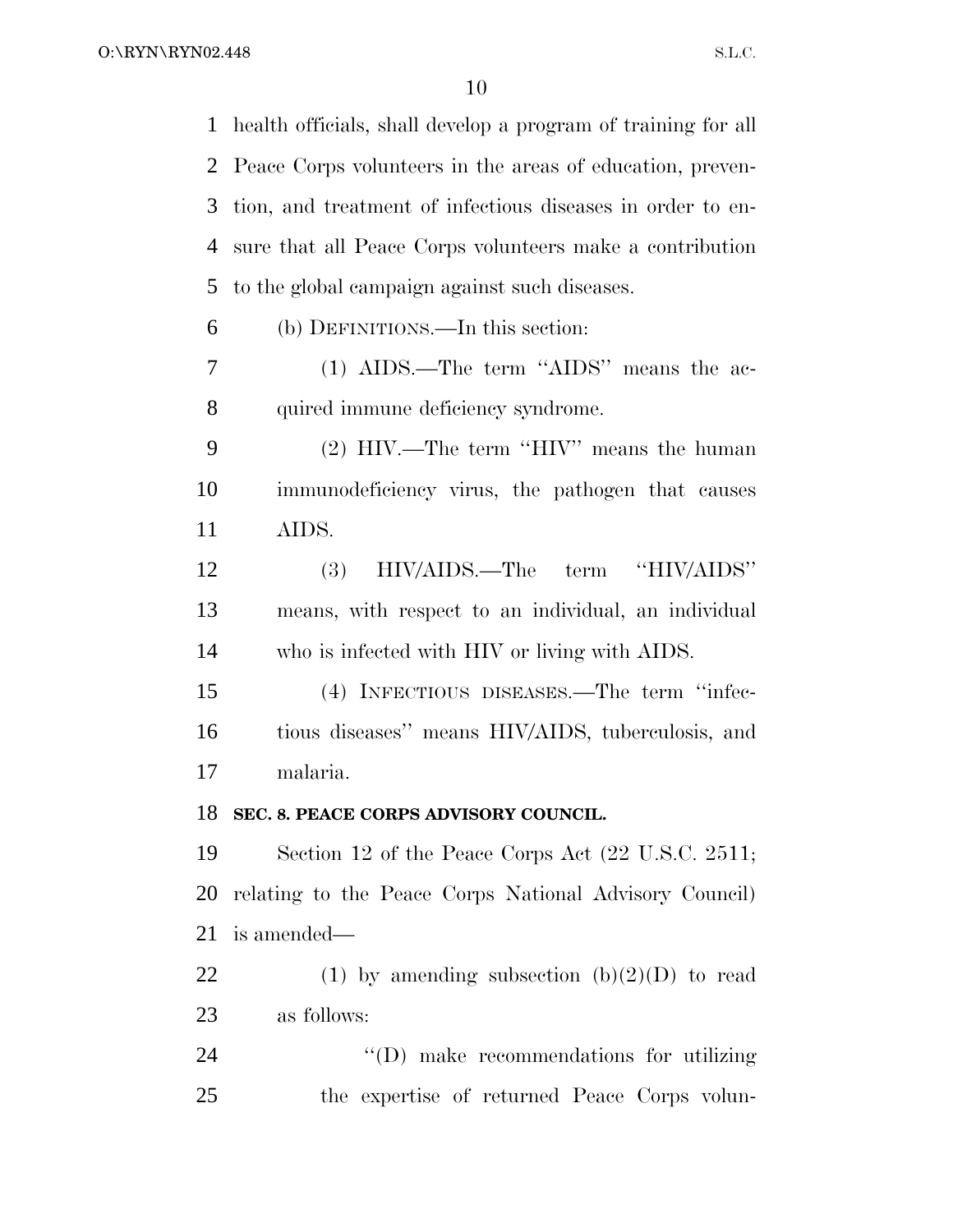| $\mathbf{1}$   | teers in fulfilling the goals of the Peace          |
|----------------|-----------------------------------------------------|
| $\overline{2}$ | Corps.";                                            |
| 3              | $(2)$ in subsection $(e)$ —                         |
| $\overline{4}$ | $(A)$ by striking paragraph $(1)$ ;                 |
| 5              | (B) by redesignating paragraphs (2) and             |
| 6              | $(3)$ as paragraphs $(1)$ and $(2)$ , respectively; |
| 7              | (C) in paragraph (1) (as so redesig-                |
| 8              | $nated)$ —                                          |
| 9              | (i) in subparagraph $(A)$ —                         |
| 10             | (I) by striking "fifteen" and in-                   |
| 11             | serting "seven";                                    |
| 12             | (II) by striking the second sen-                    |
| 13             | tence and inserting the following: "All             |
| 14             | of the members shall be former Peace                |
| 15             | Corps volunteers, and not more than                 |
| 16             | four shall be members of the same po-               |
| $17\,$         | litical party.";                                    |
| 18             | (ii) by amending subparagraph (D) to                |
| 19             | read as follows:                                    |
| 20             | "(D) The members of the Council shall be            |
| 21             | appointed to 2-year terms.";                        |
| 22             | (iii) by striking subparagraphs (B),                |
| 23             | $(E)$ , and $(H)$ ; and                             |
| 24             | (iv) by redesignating subparagraphs                 |
| 25             | $(C), (D), (F), (G), and (I)$ as subpara-           |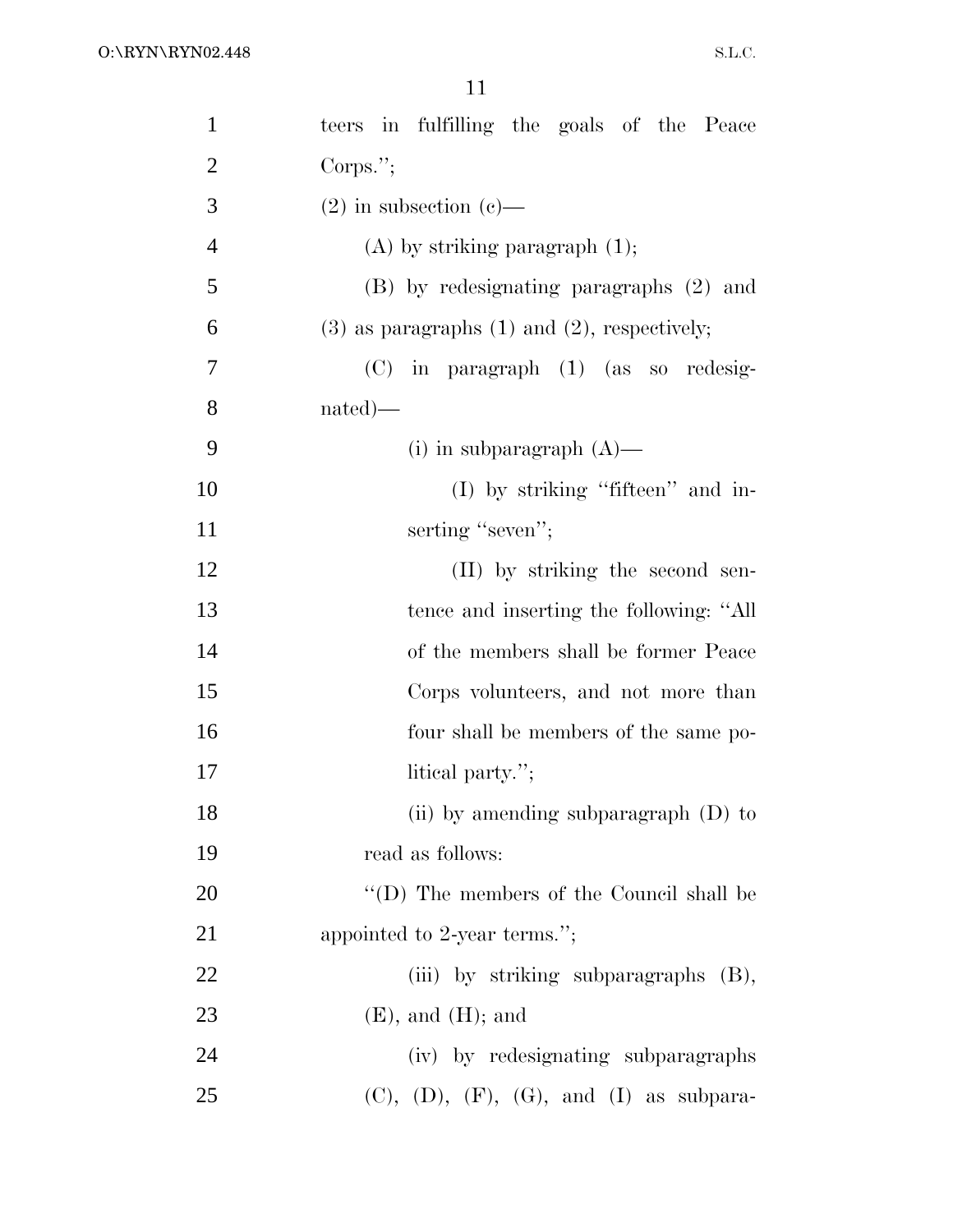| $\mathbf{1}$   | graphs $(B)$ , $(C)$ , $(D)$ , $(E)$ , and $(F)$ , respec-  |
|----------------|-------------------------------------------------------------|
| $\overline{2}$ | tively;                                                     |
| 3              | $(3)$ by amending subsection $(g)$ to read as fol-          |
| $\overline{4}$ | lows:                                                       |
| $\mathfrak{S}$ | "(g) CHAIR.—The President shall designate one of            |
| 6              | the voting members of the Council as Chair, who shall       |
| 7              | serve in that capacity for a period not to exceed two       |
| 8              | years.";                                                    |
| 9              | $(4)$ by amending subsection (h) to read as fol-            |
| 10             | lows:                                                       |
| 11             | "(h) MEETINGS.—The Council shall hold a regular             |
| 12             | meeting during each calendar quarter at a date and time     |
| 13             | to be determined by the Chair of the Council."; and         |
| 14             | $(5)$ by amending subsection (i) to read as fol-            |
| 15             | lows:                                                       |
| 16             | "(i) REPORT.—Not later than July 30, 2003, and an-          |
| 17             | nually thereafter, the Council shall submit a report to the |
|                | 18 President and the Director of the Peace Corps describing |
| 19             | how the Council has carried out its functions under sub-    |
| 20             | section $(b)(2)$ .".                                        |
| 21             | SEC. 9. READJUSTMENT ALLOWANCES.                            |
| 22             | The Peace Corps Act is amended—                             |
| 23             | (1) in section 5(c) $(22 \text{ U.S.C. } 2504(e))$ , by     |
| 24             | striking " $$125"$ and inserting " $$275"$ ; and            |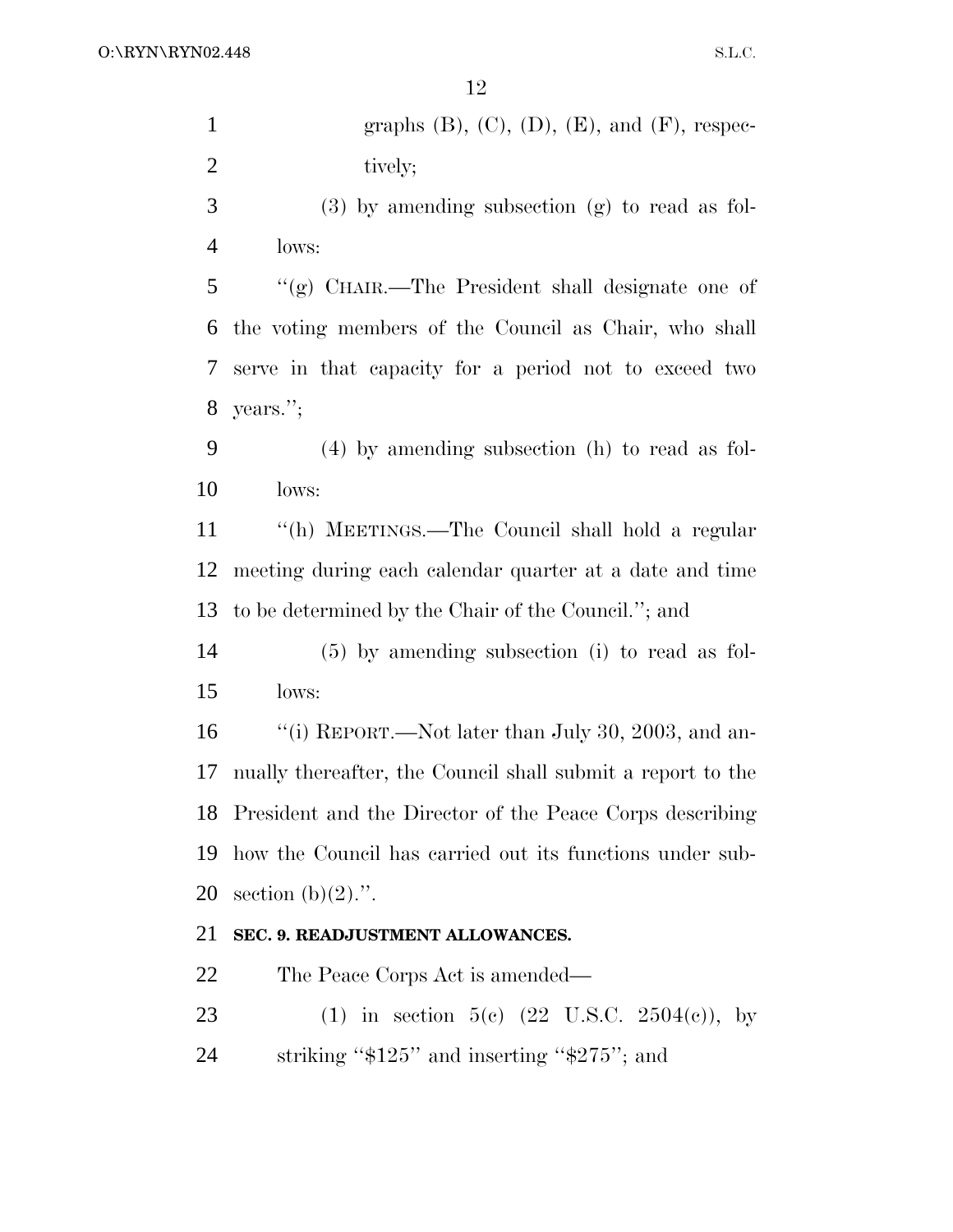1 (2) in section 6(1) (22 U.S.C. 2505(1)), by 2 striking " $$125"$  and inserting " $$275"$ . **SEC. 10. PROGRAMS AND PROJECTS OF RETURNED PEACE CORPS VOLUNTEERS TO PROMOTE THE GOALS OF THE PEACE CORPS.** (a) PURPOSE.—The purpose of this section is to pro- vide support for returned Peace Corps volunteers to de- velop programs and projects to promote the objectives of the Peace Corps, as set forth in section 2 of the Peace Corps Act. (b) GRANTS TO CERTAIN NONPROFIT CORPORA- TIONS.— (1) GRANT AUTHORITY.—To carry out the pur- pose of this section, and subject to the availability of appropriations, the Director of the Corporation for National and Community Service shall award grants on a competitive basis to private nonprofit corporations that are established in the District of Columbia for the purpose of serving as incubators for returned Peace Corps volunteers seeking to use their knowledge and expertise to undertake commu- nity-based projects to carry out the goals of the Peace Corps Act. (2) ELIGIBILITY FOR GRANTS.—To be eligible to compete for grants under this section, a nonprofit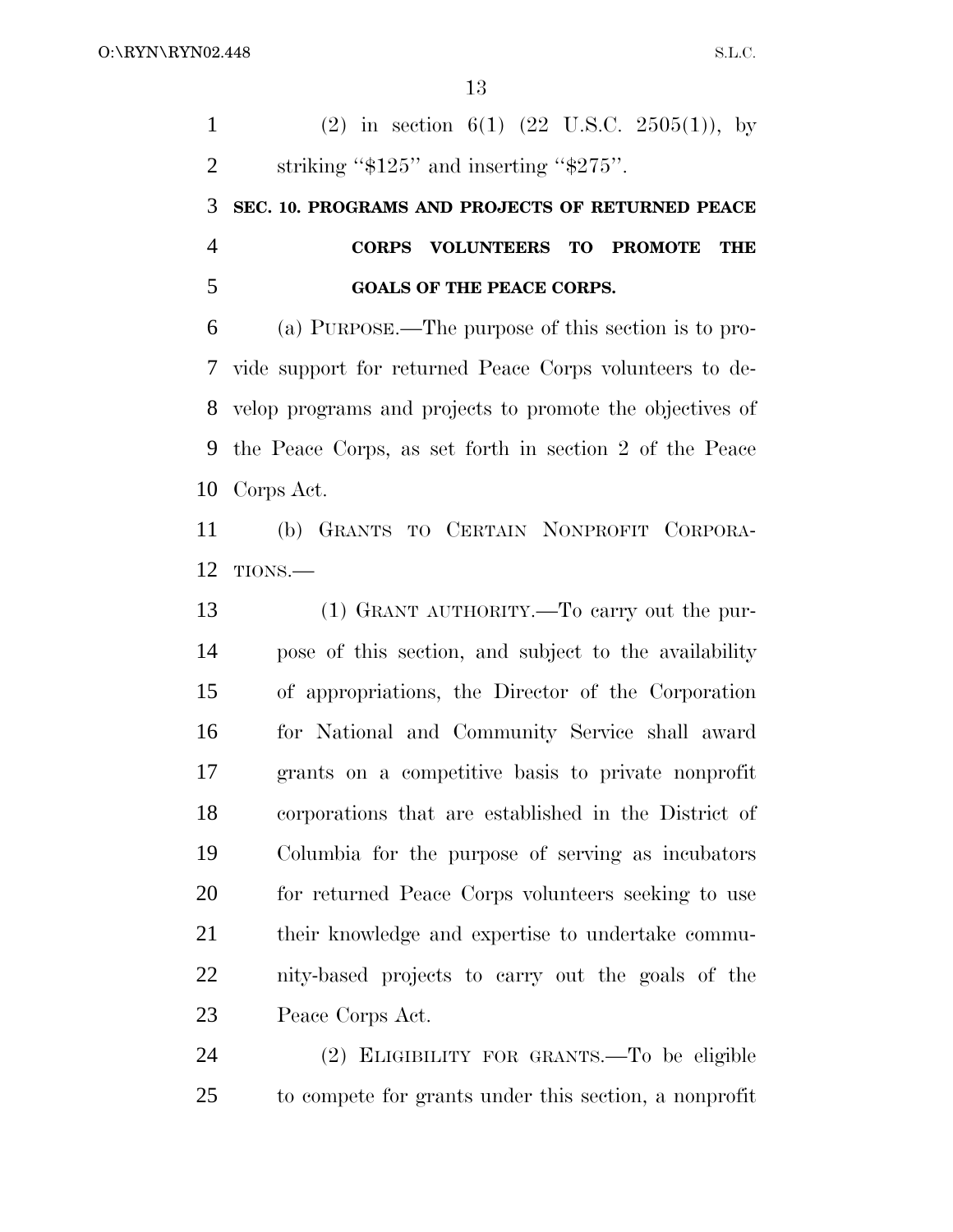corporation must have a board of directors composed of returned Peace Corps volunteers with a back- ground in community service, education, or health. The director of the corporation (who may also be a board member of the nonprofit corporation) shall also be a returned Peace Corps volunteer with dem- onstrated management expertise in operating a non- profit corporation. The stated purpose of the non- profit corporation shall be to act solely as an inter- mediary between the Corporation for National and Community Service and individual returned Peace Corps volunteers seeking funding for projects con- sistent with the goals of the Peace Corps. The non- profit corporation may act as the accountant for in- dividual volunteers for purposes of tax filing and audit responsibilities.

 (c) GRANT REQUIREMENTS.—Such grants shall be made pursuant to a grant agreement between the Director and the nonprofit corporation that requires that—

 (1) grant funds will only be used to support programs and projects described in subsection (a) pursuant to proposals submitted by returned Peace Corps volunteers (either individually or cooperatively 24 with other returned volunteers);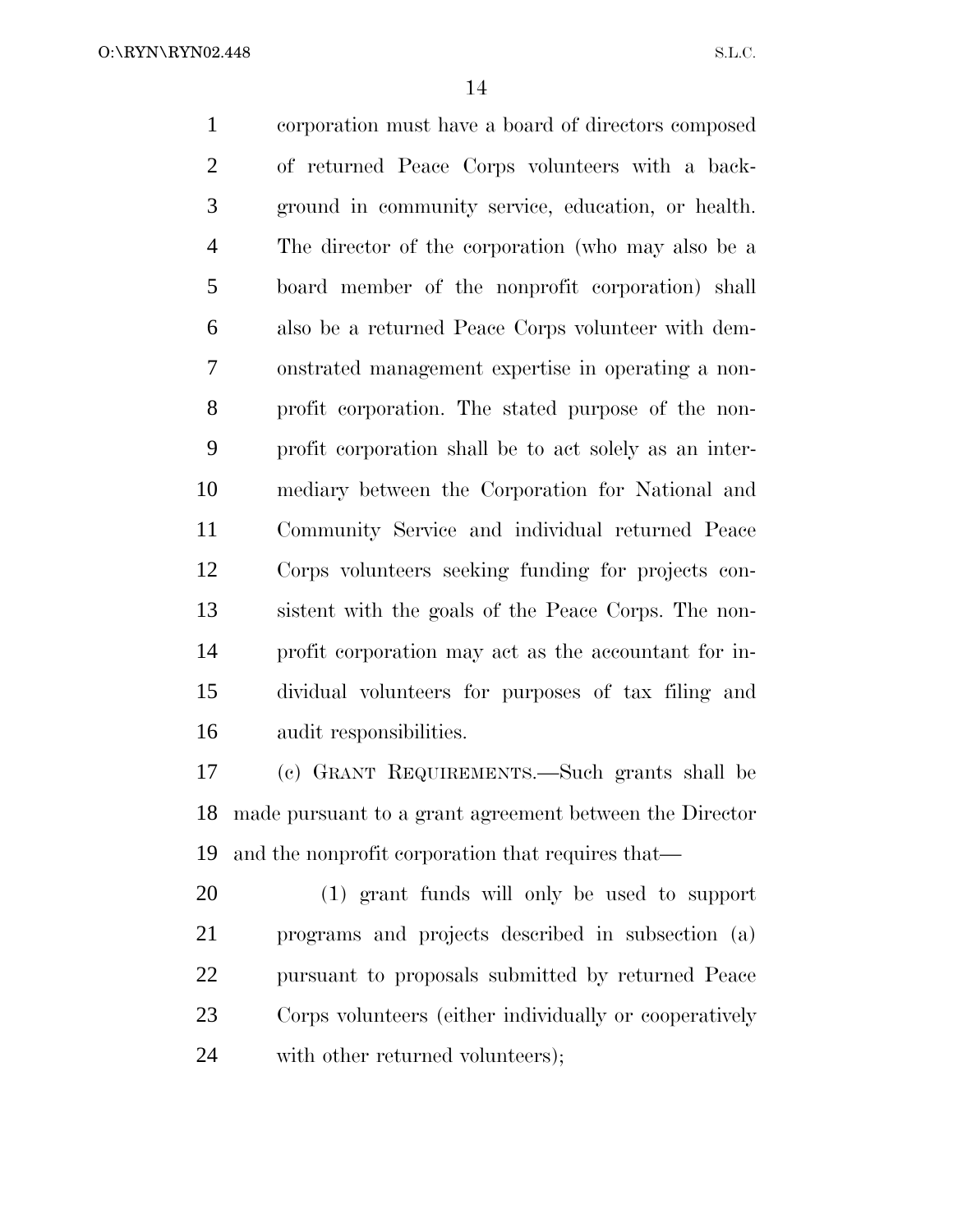S.L.C.

 (2) the nonprofit corporation give consideration to funding individual projects or programs by re-turned Peace Corps volunteers up to \$100,000;

 (3) not more than 20 percent of funds made available to the nonprofit corporation will be used for the salaries, overhead, or other administrative expenses of the nonprofit corporation; and

 (4) the nonprofit corporation will not receive grant funds under this section for more than two years unless the corporation has raised private funds, either in cash or in kind for up to 40 percent of its annual budget.

 (d) FUNDING.—Of the funds available to the Cor- poration for National and Community Service for fiscal year 2003 or any fiscal year thereafter, not to exceed \$10,000,000 shall be available for each such fiscal year to carry out the grant program established under this sec-tion.

 (e) STATUS OF THE FUND.—Nothing in this section shall be construed to make any nonprofit corporation sup- ported under this section an agency or establishment of the United States Government or to make the members 23 of the board of directors or any officer or employee of such corporation an officer or employee of the United States.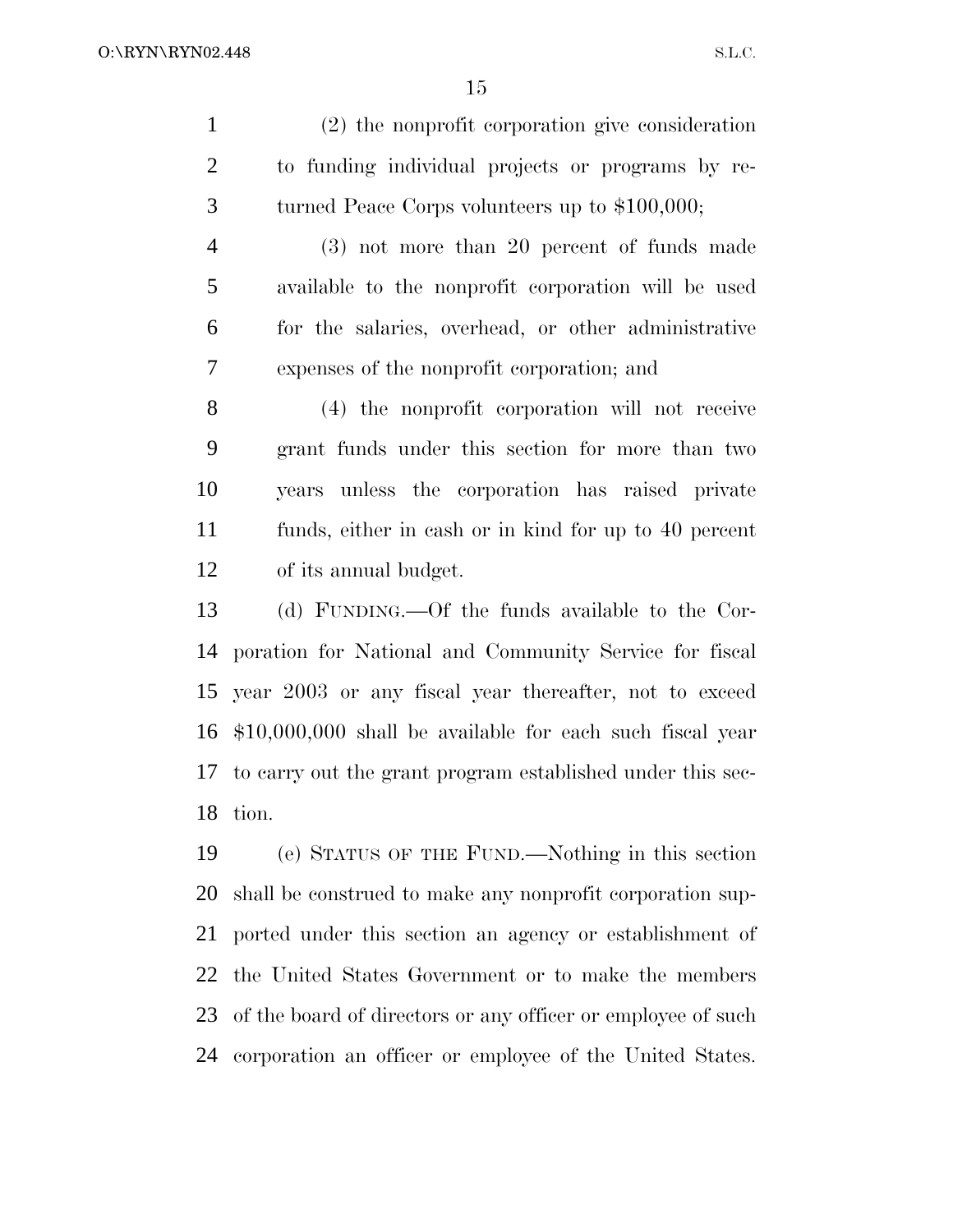(f) FACTORS IN AWARDING GRANTS.—In deter- mining the number of private nonprofit corporations to award grants to in any fiscal years, the Director should balance the number of organizations against the overhead costs that divert resources from project funding.

 (g) CONGRESSIONAL OVERSIGHT.—Grant recipients under this section shall be subject to the appropriate over-sight procedures of Congress.

#### **SEC. 11. AUTHORIZATION OF APPROPRIATIONS.**

 (a) IN GENERAL.—Section 3(b)(1) of the Peace Corps Act (22 U.S.C. 2502(b)(1)) is amended—

 (1) by striking ''2002, and'' and inserting ''2002,''; and

 (2) by inserting before the period the following: '', \$465,000,000 for fiscal year 2004, \$500,000,000 for fiscal year 2005, \$560,000,000 for fiscal year 2006, and \$560,000,000 for fiscal year 2007''.

 (b) INCREASE IN PEACE CORPS VOLUNTEER STRENGTH.—Section 3(c) of the Peace Corps Act (22 20 U.S.C.  $2502(e)$  is amended by adding the following new subsection at the end thereof:

 $\langle \hat{d} \rangle$  In addition to the amounts authorized to be ap- propriated in this section, there are authorized to be ap- propriated such additional sums as may be necessary to achieve a volunteer corps of 15,000 as soon as practicable